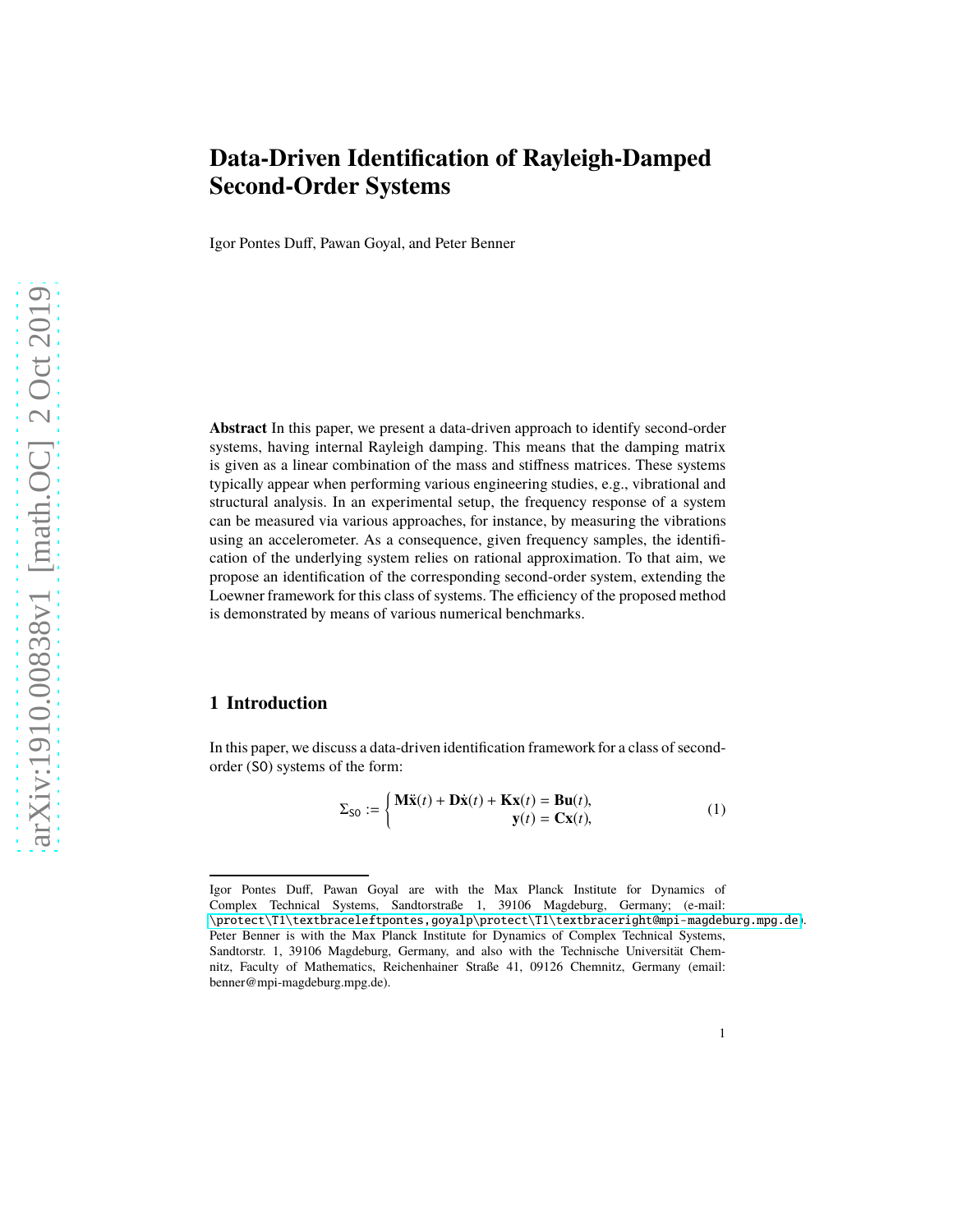where  $\mathbf{x}(t) \in \mathbb{R}^n$  is the state vector,  $\mathbf{u}(t) \in \mathbb{R}^m$  are the inputs,  $\mathbf{y}(t) \in \mathbb{R}^p$  are the outputs or measurements, and **M**, **D**, **K**  $\in \mathbb{R}^{n \times n}$  are, respectively, the mass matrix, the damping matrix and the stiffness matrix,  $\mathbf{B} \in \mathbb{R}^{n \times m}$  and  $\mathbf{C} \in \mathbb{R}^{p \times n}$ . For simplicity, we address the problem for single-input single-output (SISO) systems, i.e.,  $m = p = 1$ . The multiple-input multiple-output (MIMO) generalization is straightforward and can be done by following the lines of the MIMO extension of the classical Loewner framework [\[16\]](#page-14-0) based on tangential interpolation. Such systems arise in many engineering applications, including vibration analysis [\[17\]](#page-14-1), structural dynamics [\[9\]](#page-14-2) and electric circuits. We denote the SO systems [\(1\)](#page-0-0) by  $\Sigma_{\text{SO}} = (\mathbf{M}, \mathbf{D}, \mathbf{K}, \mathbf{B}, \mathbf{C})$ . Moreover, we assume a zero inhomogeneous condition, i.e.,  $\mathbf{x}(0) = \dot{\mathbf{x}}(0) = 0$ . Hence, by means of the Laplace transform, the input-output behavior of the system  $\Sigma_{\text{SO}}$  is associated with the transfer function as follows:

<span id="page-1-0"></span>
$$
\mathbf{H}_{\text{SO}}(s) = \mathbf{C} \left( s^2 \mathbf{M} + s \mathbf{D} + \mathbf{K} \right)^{-1} \mathbf{B}.
$$
 (2)

Furthermore, throughout the paper, we assume the proportional Rayleigh damping hypothesis, i.e., the damping matrix **D** is given by a linear combination of the mass and stiffness matrices:

$$
\mathbf{D} = \alpha \mathbf{M} + \beta \mathbf{K},\tag{3}
$$

for  $\alpha, \beta \geq 0$ . This hypothesis is often considered in several engineering application, where the damper is numerically constructed in order to avoid non-dampened oscillations, see [\[17\]](#page-14-1) for more details.

In the past twenty years, model order reduction of SO systems has been investigated extensively; see for instance [\[18,](#page-14-3) [7,](#page-14-4) [21\]](#page-15-0) for balancing-type methods, and [\[6,](#page-14-5) [4,](#page-14-6) [26,](#page-15-1) [3\]](#page-14-7) for moment matching and  $H_2$ -optimality based methods. Recently, the authors in [\[22\]](#page-15-2) provided an extensive comparison among common methods for SO model order reduction applied to a large-scale mechanical artificial fishtail model. In all of the above-mentioned works, the authors suppose that they have access to the matrices, defining the original systems and the reduced-order systems are constructed via Petrov-Galerkin projections. Thus, the main goal is to find projection matrices **V**, **W** ∈  $\mathbb{R}^{n \times r}$ , leading to the S0 reduced-order system

<span id="page-1-1"></span>
$$
\hat{\mathbf{H}}_{\text{SO}}(s) = \hat{\mathbf{C}} \left( s^2 \hat{\mathbf{M}} + s \hat{\mathbf{D}} + \hat{\mathbf{K}} \right)^{-1} \hat{\mathbf{B}},\tag{4}
$$

with  $\hat{\mathbf{M}} = \mathbf{W}^T \mathbf{M} \mathbf{V}, \hat{\mathbf{D}} = \mathbf{W}^T \mathbf{D} \mathbf{V}, \hat{\mathbf{K}} = \mathbf{W}^T \mathbf{K} \mathbf{V}, \hat{\mathbf{B}} = \mathbf{W}^T \mathbf{B}$  and  $\hat{\mathbf{C}} = \mathbf{C} \mathbf{V}$ .

However, it is not necessary that the realization is given or is feasible to obtain; thus, we suppose that the original system realization may not be available. Instead, we assume to have access only to frequency domain data, e.g., arising from experiments or numerical simulations. More precisely, we are interested in solving the following problem.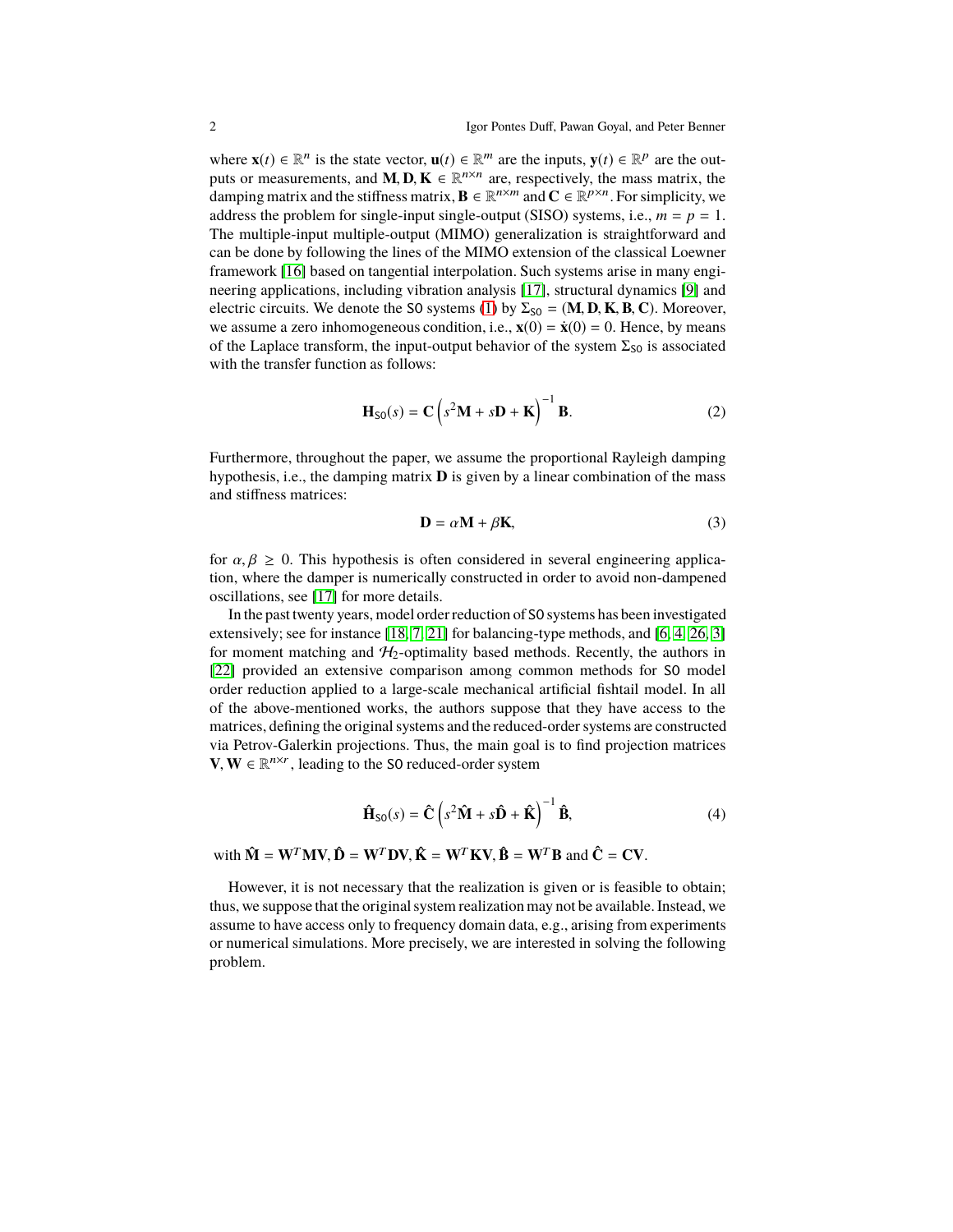Data-Driven Identification of Rayleigh-Damped Second-Order Systems 3

<span id="page-2-0"></span>**Problem 1 (**SO **data-driven identification)** Given interpolation data

$$
\{(\sigma_i, \omega_i) | \sigma_i \in \mathbb{C} \text{ and } \omega_i \in \mathbb{C}, i = 1, \ldots, \rho\},\tag{5}
$$

construct a SO realization  $\Sigma_{\text{SO}} = (\mathbf{M}, \mathbf{D}, \mathbf{K}, \mathbf{B}, \mathbf{C})$  of appropriate dimensions, satisfying the proportional Rayleigh damping hypothesis, i. e.,

$$
\mathbf{D} = \alpha \mathbf{M} + \beta \mathbf{K},
$$

whose transfer function  $\mathbf{H}_{\text{SO}}(s) := \mathbf{C}(s^2\mathbf{M} + s\mathbf{D} + \mathbf{K})^{-1}\mathbf{B}$  satisfies the interpolation conditions, i.e.,

$$
\mathbf{H}_{\text{SO}}(\sigma_i) = \boldsymbol{\omega}_i, \ i = 1, \dots \rho. \tag{6}
$$

Problem [1](#page-2-0) corresponds to an identification problem which aims at determining a SO realization that not only interpolates at given measurements, but also satisfies the Rayleigh damping hypothesis. A similar problem for time-delay systems was studied in [\[20\]](#page-14-8) and [\[23\]](#page-15-3). Furthermore, we would like to mention that a data-driven approach for structured non-parametric systems has been studied in [\[24\]](#page-15-4). However, the construction of the structured reduced-order system is not a straightforward task.

The purpose of this paper is thus to extend the application domain of the Loewner framework established in [\[15,](#page-14-9) [16\]](#page-14-0) to SO systems. With this aim, a new SO Loewner framework is developed, yielding a Rayleigh damped SO system of the form [\(2\)](#page-1-0) that interpolates at given frequency measurements.

The rest of the paper is organized as follows. Section [2](#page-2-1) recalls some preliminary results on the rational interpolation Loewner framework proposed in [\[16\]](#page-14-0). Section [3](#page-5-0) presents an extension of these results to the class of Rayleigh damped SO systems. The section is divided into two parts. The first one assumes the knowledge of the Rayleigh damping parameters,  $\alpha$  and  $\beta$ , and derives the Loewner matrices for SO systems. The second part presents a heuristic procedure, originally proposed in [\[23\]](#page-15-3) in the context of time-delay systems, enabling us to estimate the parameters  $\alpha$ and  $\beta$ . Finally, Section [4](#page-10-0) illustrates the proposed framework by numerical examples and Section [5](#page-13-0) concludes the paper.

## <span id="page-2-1"></span>**2 Classical Loewner framework**

In this section, we briefly recall the Loewner framework [\[16\]](#page-14-0). A first-order (FO) system  $\Sigma_{F0} = (E, A, B, C)$  is a dynamical system of the form:

<span id="page-2-2"></span>
$$
\Sigma_{\text{F0}} := \begin{cases} \mathbf{E}\dot{\mathbf{x}}(t) = \mathbf{A}\mathbf{x}(t) + \mathbf{B}\mathbf{u}(t), & \mathbf{x}(0) = 0, \\ \mathbf{y}(t) = \mathbf{C}\mathbf{x}(t), \end{cases}
$$
(7)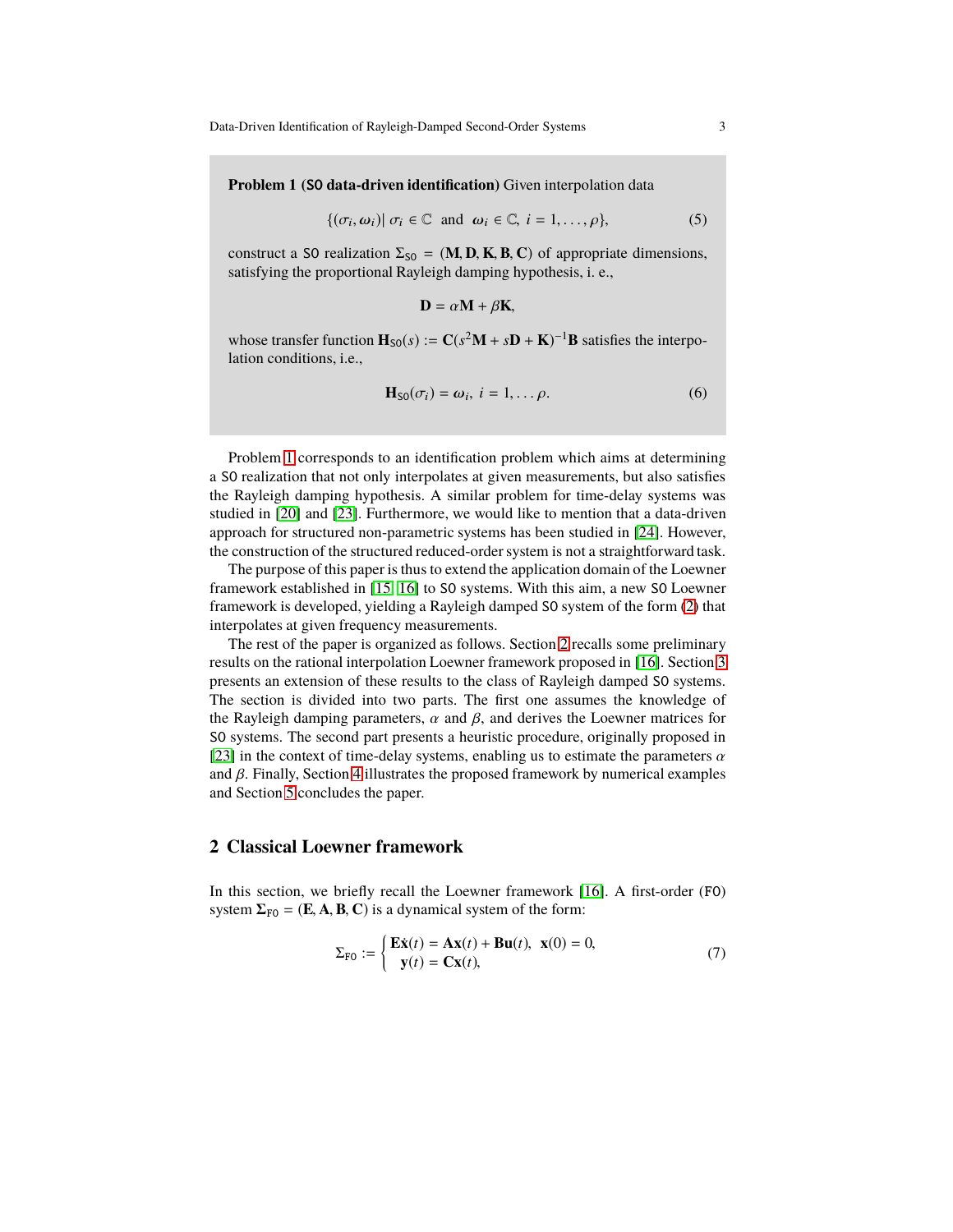with  $\mathbf{E}, \mathbf{A} \in \mathbb{R}^{n \times n}$ ,  $\mathbf{B} \in \mathbb{R}^{n \times m}$  and  $\mathbf{C} \in \mathbb{R}^{p \times n}$ , and the leading dimension *n* is the order of the system. For clarity of exposition, we focus for now on the single-input single-output (SISO) case, i.e., when  $m = p = 1$ . The system [\(7\)](#page-2-2) is associated with the transfer function given by

$$
\mathbf{H}_{\mathrm{F0}}(s) = \mathbf{C} \left( s\mathbf{E} - \mathbf{A} \right)^{-1} \mathbf{B}.
$$
 (8)

There exist several MOR techniques for first-order systems such as explicit moment matching [\[27,](#page-15-5) [25\]](#page-15-6), implicit moment matching using Krylov subspaces [\[10,](#page-14-10) [13\]](#page-14-11), Sylvester equations based method [\[12\]](#page-14-12), extensions for MIMO systems [\[11\]](#page-14-13). We refer the reader to the books [\[2,](#page-14-14) [5\]](#page-14-15) for more details. However, our goal lies in the identification of linear systems using only the frequency data. Hence, the identification problem, in its SISO form, is stated as follows.

<span id="page-3-0"></span>**Problem 2 (First-order data-driven model reduction)** Given interpolation data

$$
\{(\sigma_i, \omega_i) | \sigma_i \in \mathbb{C} \text{ and } \omega_i \in \mathbb{C}, i = 1, \ldots, \rho\}
$$
 (9)

construct a minimal-order realization  $\Sigma = (\mathbf{E}, \mathbf{A}, \mathbf{B}, \mathbf{C})$  of appropriate dimensions, whose transfer function  $\mathbf{H}_{\text{FO}}(s) = \mathbf{C}(s\mathbf{E} - \mathbf{A})^{-1}\mathbf{B}$  satisfies the interpolation conditions

<span id="page-3-4"></span><span id="page-3-3"></span><span id="page-3-1"></span>
$$
\mathbf{H}_{\mathrm{F0}}(\sigma_i) = \boldsymbol{\omega}_i, \ i = 1, \dots \rho. \tag{10}
$$

A wide range of methods has been developed to solve Problem [2,](#page-3-0) e.g., vector fitting [\[14\]](#page-14-16), the AAA algorithm [\[19\]](#page-14-17) and the Loewner framework [\[16\]](#page-14-0). In this paper, we focus on the latter approach and, in what follows, we recall some of the results contained therein. Firstly, we assume that the number of interpolation data is even, i.e.,  $\rho = 2\ell$ , and as a result, the data can be partitioned in two disjoint sets as follows:

right interpolation set  $\mathcal{P}_r$ :{ $(\lambda_i, \mathbf{w}_i) | \lambda_i \in \mathbb{C}$  and  $\mathbf{w}_i$ ,  $i = 1, ..., \ell$ }, and (11a)

left interpolation set  $\mathcal{P}_l$ : $\{(\mu_j, \mathbf{v}_j) | \mu_j \in \mathbb{C} \text{ and } \mathbf{v}_j \in \mathbb{C}, j = 1, ..., \ell\}.$  (11b)

Using this partition, we associate the following Loewner matrices.

**Definition 1 (Loewner matrices [\[16\]](#page-14-0))** Given the right  $\mathcal{P}_r$  and left  $\mathcal{P}_l$  interpolation sets, we associate them with the Loewner matrix L and shifted Loewner matrix  $\mathbb{L}_{\sigma}$  given by

<span id="page-3-2"></span>
$$
\mathbb{L} = \begin{pmatrix} \frac{\mathbf{v}_1 - \mathbf{w}_1}{\mu_1 - \lambda_1} & \cdots & \frac{\mathbf{v}_1 - \mathbf{w}_\ell}{\mu_1 - \lambda_\ell} \\ \vdots & \ddots & \vdots \\ \frac{\mathbf{v}_\ell - \mathbf{w}_1}{\mu_\ell - \lambda_1} & \cdots & \frac{\mathbf{v}_\ell - \mathbf{w}_\ell}{\mu_\ell - \lambda_\ell} \end{pmatrix}, \quad \mathbb{L}_{\sigma} = \begin{pmatrix} \frac{\mu_1 \mathbf{v}_1 - \lambda_1 \mathbf{w}_1}{\mu_1 - \lambda_1} & \cdots & \frac{\mu_1 \mathbf{v}_1 - \lambda_\ell \mathbf{w}_\ell}{\mu_1 - \lambda_\ell} \\ \vdots & \ddots & \vdots \\ \frac{\mu_\ell \mathbf{v}_\ell - \lambda_1 \mathbf{w}_1}{\mu_\ell - \lambda_1} & \cdots & \frac{\mu_\ell \mathbf{v}_\ell - \lambda_\ell \mathbf{w}_\ell}{\mu_\ell - \lambda_\ell} \end{pmatrix} . \tag{12}
$$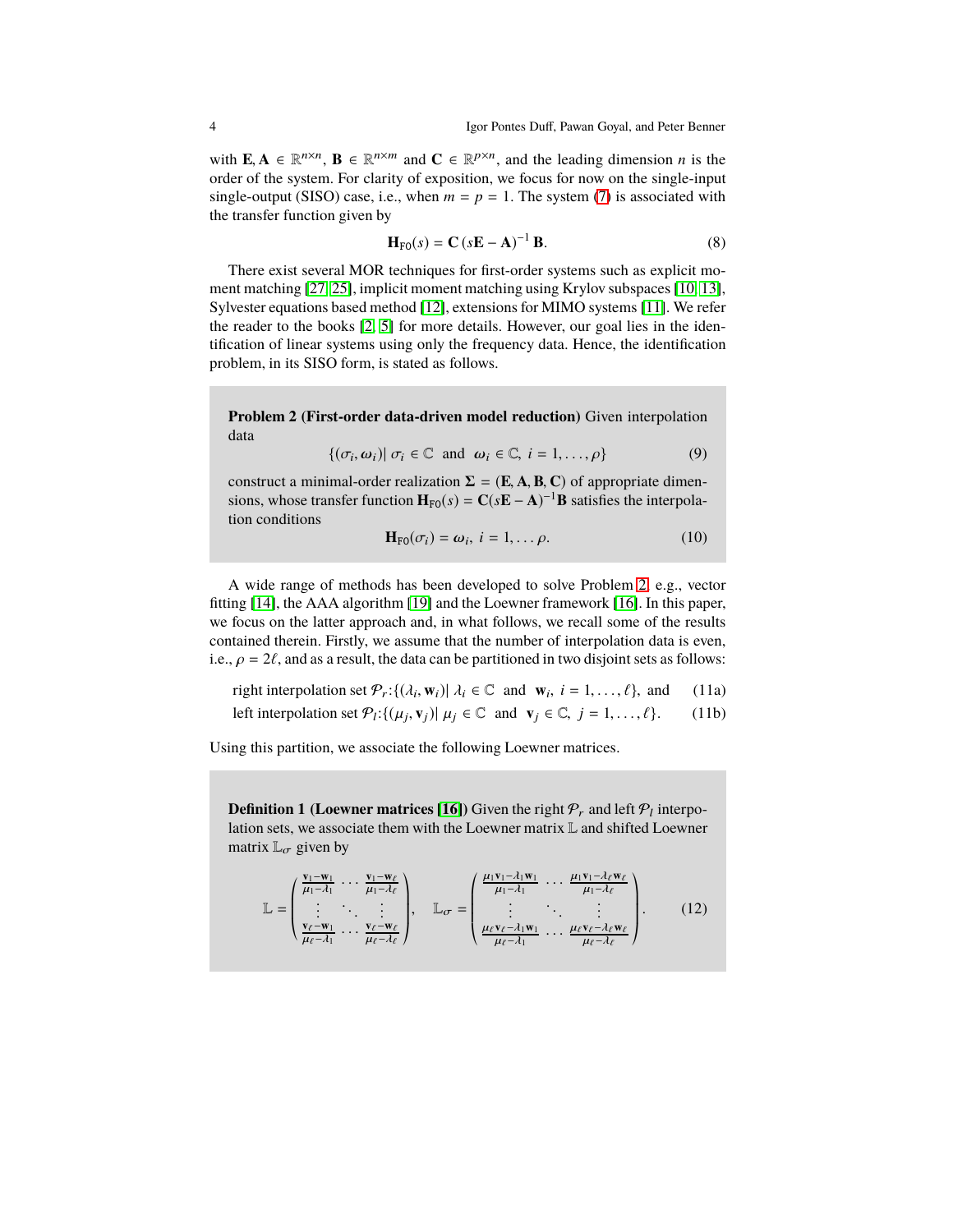*Remark 1* The Loewner matrix L was introduced in [\[1\]](#page-14-18). As shown therein, its usefulness derives from the fact that its rank is equal to the order of the minimal realization  $H_{F0}$  satisfying the interpolation conditions in [\(10\)](#page-3-1). Hence, it reveals the complexity of the reduced-order model solving Problem [2.](#page-3-0)

Next, let us introduce the following matrices associated with the interpolation problem as follows:

<span id="page-4-0"></span>
$$
\begin{cases} \mathbf{\Lambda} = \text{diag}(\lambda_1, \dots, \lambda_\ell) \in \mathbb{C}^{\ell \times \ell} \\ \hat{\mathbf{H}}(\mathbf{\Lambda}) = \begin{bmatrix} \mathbf{w}_1 & \dots & \mathbf{w}_\ell \end{bmatrix}^T \in \mathbb{C}^{\ell \times \ell} \end{cases} \text{ and } \begin{cases} \mathbf{\Lambda} = \text{diag}(\mu_1, \dots, \mu_\ell) \in \mathbb{C}^{\ell \times \ell} \\ \hat{\mathbf{H}}(\mathbf{\Lambda}) = \begin{bmatrix} \mathbf{v}_1 & \dots & \mathbf{v}_\ell \end{bmatrix}^T \in \mathbb{C}^{\ell \times 1} \end{cases} (13)
$$

Also, let  $\mathbb{1} \in \mathbb{R}^{\ell \times 1}$  be the column vector with all entries equal to one. Hence, the Loewner matrices satisfy the following Sylvester equations

<span id="page-4-2"></span>
$$
\mathbf{M}\mathbb{L} - \mathbb{L}\Lambda = \mathbf{\hat{H}}(\mathbf{M})\mathbb{1}^T - \mathbb{1}\mathbf{\hat{H}}(\Lambda)^T, \text{ and } (14a)
$$

 $M\mathbb{L}_{\sigma} - \mathbb{L}_{\sigma}\Lambda = M\hat{\mathbf{H}}(M)\mathbb{1}^{T} - \mathbb{1}\hat{\mathbf{H}}(\Lambda)\Lambda.$  (14b)

An elegant solution for Problem [2](#page-3-0) based on the Loewner pair ( $\mathbb{L}, \mathbb{L}_{\sigma}$ ) was proposed in [\[16\]](#page-14-0). This is summarized in the following theorem.

<span id="page-4-1"></span>**Theorem 1 (Loewner framework [\[16\]](#page-14-0))** *Let*  $\mathbb{L}$  *and*  $\mathbb{L}_{\sigma}$  *be the Loewner matrices associated with the partition in* [\(13\)](#page-4-0). If  $(\mathbb{L}_{\sigma}, \mathbb{L})$  *is a regular pencil with no* µ<sup>i</sup> *or* λ<sup>j</sup> *being an eigenvalue, then the matrices*

$$
\hat{\mathbf{E}} = -\mathbb{L}, \quad \hat{\mathbf{A}} = -\mathbb{L}_{\sigma}, \quad \hat{\mathbf{B}} = \mathbf{V}, \quad \hat{\mathbf{C}} = \mathbf{W},
$$

*provides a realization* Σ**ˆ** FO = (**Eˆ**, **Aˆ**, **Bˆ**, **Cˆ** ) *for a minimal order interpolant of Problem [2,](#page-3-0) i.e., the transfer function*

$$
\mathbf{\hat{H}}_{FO}(s) = \mathbf{W}(s\mathbb{L}_{\sigma} - \mathbb{L})^{-1}\mathbf{V}
$$

*satisfies the interpolation conditions in* [\(10\)](#page-3-1)*.*

Theorem [1](#page-4-1) allows to obtain a FO system  $\hat{\mathbf{H}} = (\hat{\mathbf{E}}, \hat{\mathbf{A}}, \hat{\mathbf{B}}, \hat{\mathbf{C}})$  whose transfer function interpolates right and left data as stated in Problem [2.](#page-3-0) However, when more data than necessary are provided, then the hypothesis of Theorem [1](#page-4-1) may not be satisfied. Hence, a singular-value decomposition (SVD) based procedure has been proposed in [\[16\]](#page-14-0) to find an FO system interpolating the frequency data.

Next, recall that a SO system  $\Sigma_{\text{SO}} = (\mathbf{M}, \mathbf{D}, \mathbf{K}, \mathbf{B}, \mathbf{C})$  can be written as a first-order realization, for instance, as follows:

$$
\mathbf{H}_{\text{SO\_FO}}(s) = C(s\mathcal{E} - \mathcal{A})^{-1}\mathcal{B},
$$

where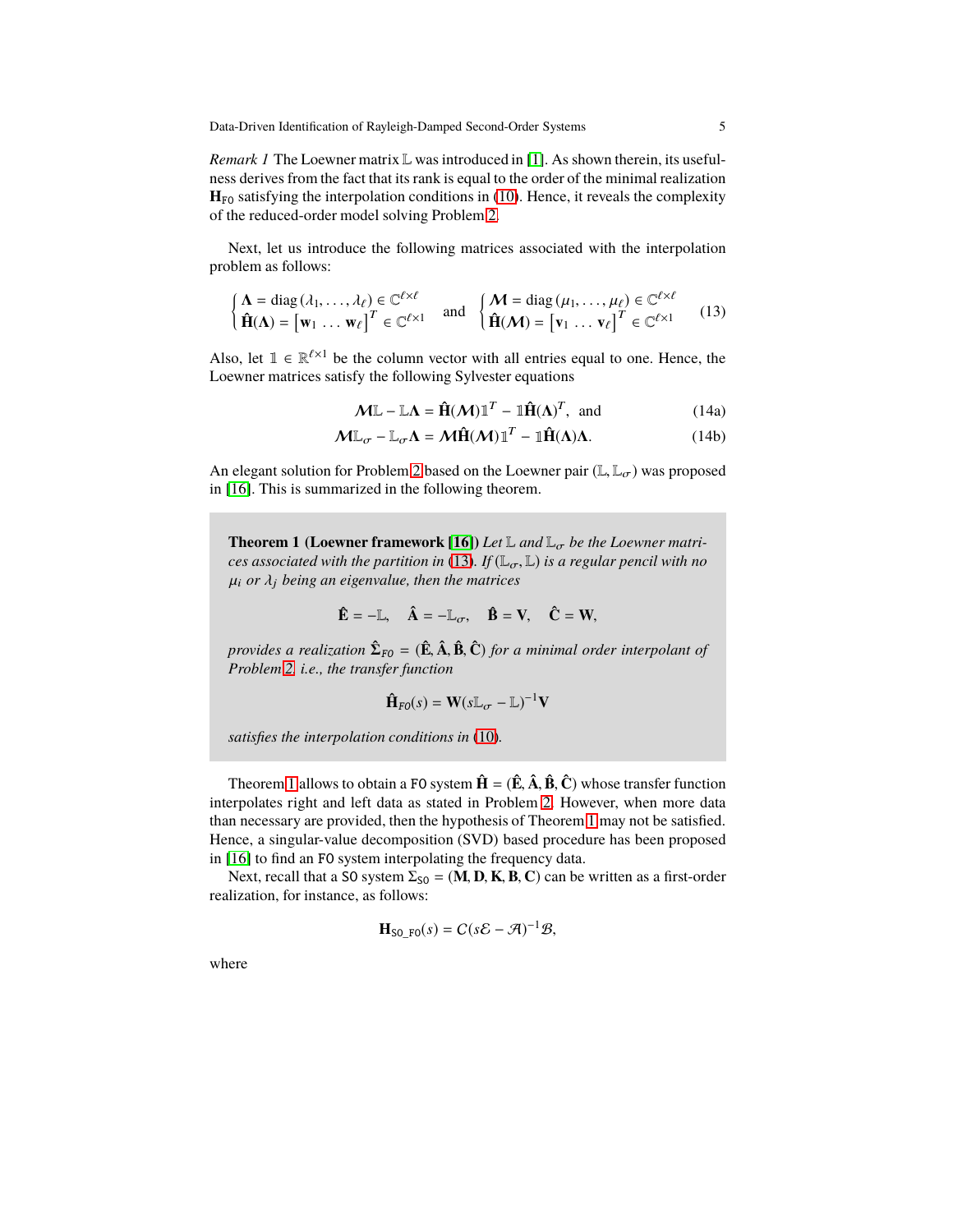6 Igor Pontes Duff, Pawan Goyal, and Peter Benner

$$
\mathcal{E} = \begin{bmatrix} \mathbf{I} & \mathbf{0} \\ \mathbf{0} & \mathbf{M} \end{bmatrix}, \quad \mathcal{A} = \begin{bmatrix} \mathbf{0} & \mathbf{I} \\ -\mathbf{K} & -\mathbf{D} \end{bmatrix}, \quad \mathcal{B} = \begin{bmatrix} \mathbf{0} \\ \mathbf{B} \end{bmatrix} \text{ and } C = \begin{bmatrix} \mathbf{C} & \mathbf{0} \end{bmatrix}.
$$

As a consequence, the classical Loewner framework presented in Section [2](#page-2-1) can be employed to find a first-order realization. However, the intrinsic SO structure will not be preserved in the identified model. But the classical Loewner framework yields an information about the order of a SO realization fitting the data, which is outlined in the following remark.

*Remark 2 (***Order of** SO **model)** Let us suppose that the frequency data in Problem [2](#page-3-0) and let L be a Loewner matrix given in [\(12\)](#page-3-2) constructed with this data. Then, the order of the S0 system fitting the data equals  $\frac{1}{2}$  rank (L).

In the following section, we discuss an extension of the Loewner framework for the class of Rayleigh damped SO systems.

# <span id="page-5-0"></span>**3 Second-order Loewner Framework**

This section contains our main contribution, which presents an extension of the Loewner framework to the class of SO Rayleigh damped systems [\(1\)](#page-0-0). Here, we also assume that the number of interpolation data is even, i.e.,  $\rho = 2\ell$ , and the data is partitioned into two disjoint sets as in [\(11a\)](#page-3-3) and [\(11b\)](#page-3-4). Moreover, the data is organized into the matrices  $\Lambda$ ,  $\hat{H}(\Lambda)$ ,  $\mathcal{M}$ ,  $\hat{H}(\mathcal{M})$  as in [\(13\)](#page-4-0). This section is divided into two parts. In the first one, we assume to have a priori knowledge of the Rayleigh damping parameters  $\alpha$  and  $\beta$  and we derive the equivalents of the Loewner matrices [\(12\)](#page-3-2) and the Theorem [1](#page-4-1) to the class of SO Rayleigh damped systems. The second part is dedicated to proposing a heuristic procedure to estimate the parameters  $\alpha$  and  $\beta$  using the frequency data available.

#### **3.1 Second-order Loewner matrices**

In what follows, we assume that Problem [1](#page-2-0) has a minimal order  $r$  solution  $\mathbf{H}^\star_{\text{SO}}$ , given by

<span id="page-5-1"></span>
$$
\mathbf{H}_{\text{SO}}^{\star}(s) = \mathbf{C}^{\star} \left( s^2 \mathbf{M}^{\star} + s \mathbf{D}^{\star} + \mathbf{K}^{\star} \right)^{-1} \mathbf{B}^{\star},\tag{15}
$$

with  $\mathbf{D}^* = \alpha \mathbf{M}^* + \beta \mathbf{K}^*$ . Here, we also assume that the coefficients  $\alpha$  and  $\beta$  from the Rayleigh-Damped hypothesis are known. Then, later in this section, we will show how to construct a realization equivalent to  $\mathbf{H}_{\text{SO}}^{\star}(s)$  that only depends on the frequency data. To that aim, let us first recall a result from [\[4\]](#page-14-6) enabling projectionbased structured preserving model reduction.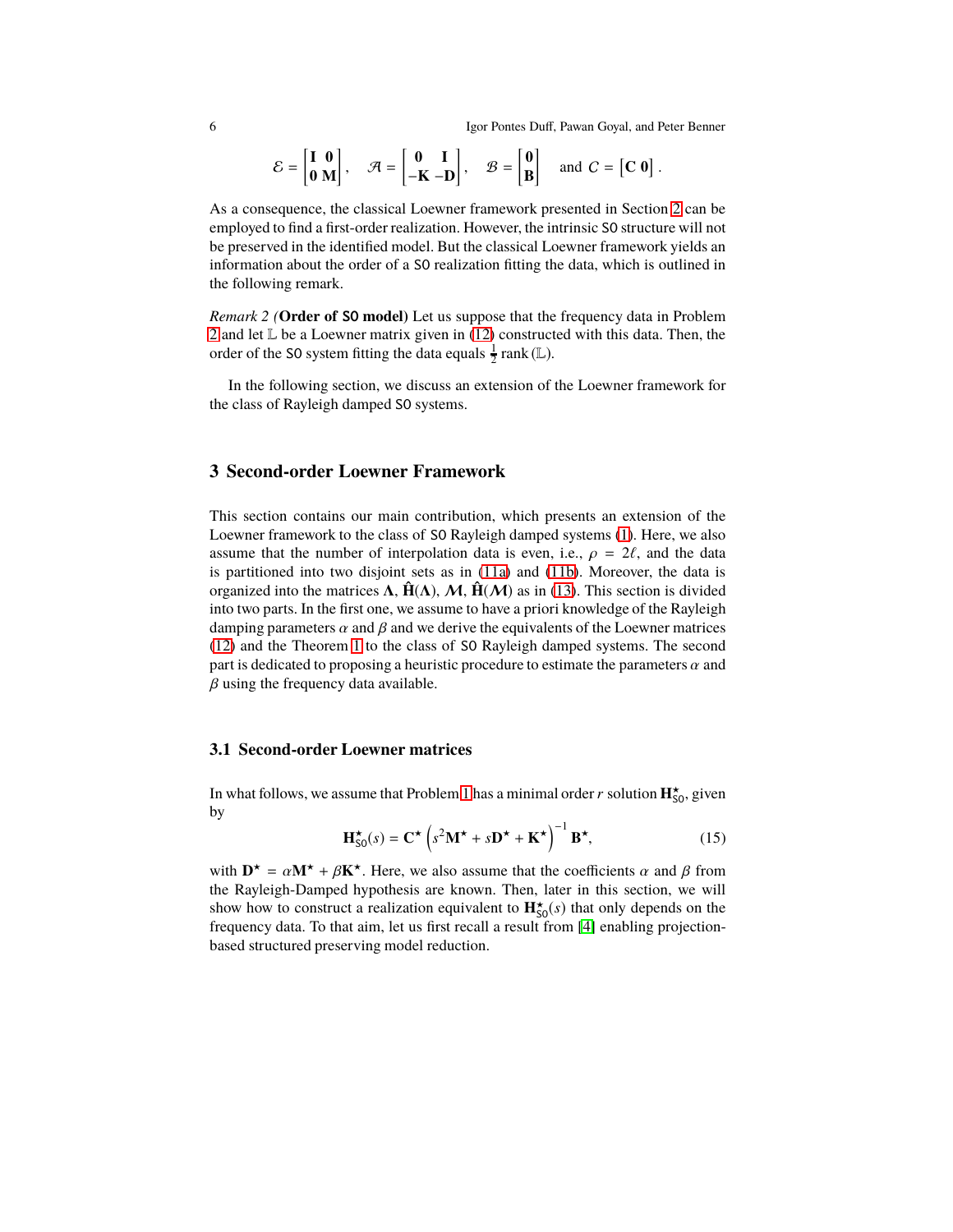<span id="page-6-2"></span>Data-Driven Identification of Rayleigh-Damped Second-Order Systems 7

**Theorem 2 (Structure preserving** SO **model reduction [\[4\]](#page-14-6))** *Consider the* SO *transfer function*  $\mathbf{H}_{\text{SO}}(s)$  *as given in* [\(2\)](#page-1-0)*. For given interpolation points*  $\lambda_i$  *and*  $\mu_i$ *,*  $i \in \{1, \ldots, \ell\}$ , let the projection matrices **V** and **W** be as follows:

$$
\mathbf{V} = \left[ \left( \lambda_1^2 \mathbf{M} + \lambda_1 \mathbf{D} + \mathbf{K} \right)^{-1} \mathbf{B}, \dots, \left( \lambda_\ell^2 \mathbf{M} + \lambda_\ell \mathbf{D} + \mathbf{K} \right)^{-1} \mathbf{B} \right]
$$
(16a)

$$
\mathbf{W} = \left[ \left( \mu_1^2 \mathbf{M} + \mu_1 \mathbf{D} + \mathbf{K} \right)^{-T} \mathbf{C}^T, \dots, \left( \mu_\ell^2 \mathbf{M} + \mu_\ell \mathbf{D} + \mathbf{K} \right)^{-T} \mathbf{C}^T \right] \tag{16b}
$$

*Hence, the reduced-order model*  $\hat{H}_{SO}(s)$  *constructed by Petrov-Galerkin projection as in* [\(4\)](#page-1-1) *satisfies the interpolation conditions*

$$
\mathbf{H}_{\text{SO}}(\lambda_i) = \hat{\mathbf{H}}_{\text{SO}}(\lambda_i) \quad \text{and} \quad \mathbf{H}_{\text{SO}}(\mu_i) = \hat{\mathbf{H}}_{\text{SO}}(\mu_i), \text{ for } i = 1, \ldots, \ell.
$$

The above theorem allows us to construct a SO reduced-order model by interpolation. Let us apply this theorem to the S0 system  $\mathbf{H}^{\star}_{\text{SO}}(s)$  [\(15\)](#page-5-1). For this, we will construct the matrix **V** using the interpolation points in  $\Lambda$ , and the matrix **W** using the interpolation points in M. As a consequence, **V** and **W** are, respectively, the solutions of the following matrix equations

<span id="page-6-1"></span><span id="page-6-0"></span>
$$
\mathbf{M}^{\star}\mathbf{V}\mathbf{\Lambda}^{2} + \mathbf{D}^{\star}\mathbf{V}\mathbf{\Lambda} + \mathbf{K}^{\star}\mathbf{V} = \mathbf{B}^{\star}\mathbb{1}^{T}, \text{ and } (17a)
$$

$$
\mathcal{M}^2 \mathbf{W}^T \mathbf{M}^{\star} + \mathcal{M} \mathbf{W}^T \mathbf{D}^{\star} + \mathbf{W}^T \mathcal{M} = \mathbb{1} \mathbf{C}^{\star}, \tag{17b}
$$

Multiplying the equations on the left [\(17a\)](#page-6-0) and [\(17b\)](#page-6-1) on the left by  $W<sup>T</sup>$  and  $V<sup>T</sup>$ , respectively, one obtains

$$
\mathbf{W}^T \mathbf{M}^* \mathbf{V} \mathbf{\Lambda}^2 + \mathbf{W}^T \mathbf{D}^* \mathbf{V} \mathbf{\Lambda} + \mathbf{W}^T \mathbf{K}^* \mathbf{V} = \mathbf{W}^T \mathbf{B}^* \mathbb{I}^T,
$$
  

$$
\mathbf{M}^2 \mathbf{W}^T \mathbf{M}^* \mathbf{V} + \mathbf{W} \mathbf{D}^* \mathbf{V} \mathbf{M} + \mathbf{W} \mathbf{K}^* \mathbf{V} = \mathbf{C}^* \mathbf{V} \mathbb{I}^T.
$$

If we set

$$
\hat{\mathbf{M}} = \mathbf{W}^T \mathbf{M}^{\star} \mathbf{V}, \quad \hat{\mathbf{D}} = \mathbf{W}^T \mathbf{D}^{\star} \mathbf{V}, \quad \hat{\mathbf{K}} = \mathbf{W}^T \mathbf{K}^{\star} \mathbf{V}, \tag{18a}
$$

$$
\hat{\mathbf{B}} = \mathbf{W}^T \mathbf{B}^{\star} = \hat{\mathbf{H}}(\mathcal{M}), \text{ and } \hat{\mathbf{C}} = \mathbf{C}^{\star} \mathbf{V} = \hat{\mathbf{H}}(\mathbf{\Lambda})^T,
$$
 (18b)

then the S0 system  $\mathbf{\hat{H}}_{\text{SO}} = (\mathbf{\hat{M}}, \mathbf{\hat{D}}, \mathbf{\hat{K}}, \mathbf{\hat{B}}, \mathbf{\hat{C}})$  is the reduced-order model obtained by Theorem [2,](#page-6-2) satisfying the interpolation conditions from Problem [1.](#page-2-0) Hence, we can rewrite the above equations as follows:

$$
\hat{\mathbf{M}}\Lambda^2 + \hat{\mathbf{D}}\Lambda + \hat{\mathbf{K}} = \hat{\mathbf{H}}(\mathcal{M})\mathbb{1}^T,
$$
  

$$
\mathcal{M}^2\hat{\mathbf{M}} + \mathcal{M}\hat{\mathbf{D}} + \hat{\mathbf{K}} = \mathbb{1}\hat{\mathbf{H}}(\Lambda)^T.
$$

Moreover, if we apply the Raylegh-Damped hypothesis, i.e.,  $\hat{\mathbf{D}} = \alpha \hat{\mathbf{M}} + \beta \hat{\mathbf{K}}$ , we obtain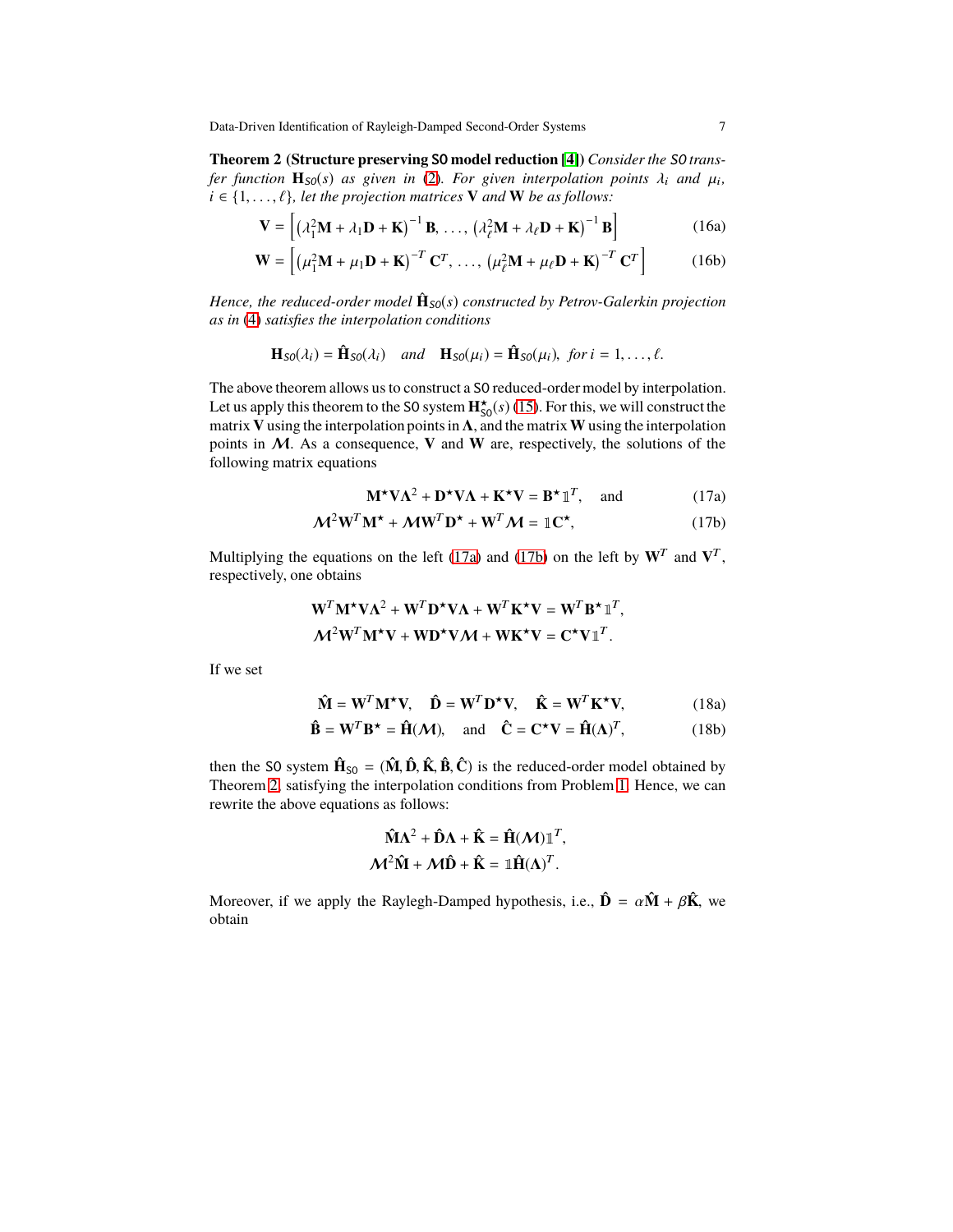8 Igor Pontes Duff, Pawan Goyal, and Peter Benner

$$
\hat{\mathbf{M}}\left(\mathbf{\Lambda}^2 + \alpha \mathbf{\Lambda}\right) + \hat{\mathbf{K}}\left(\beta \mathbf{\Lambda} + \mathbf{I}\right) = \hat{\mathbf{H}}(\mathbf{\mathcal{M}})\mathbb{1}^T, \tag{20a}
$$

$$
\left(\mathcal{M}^2 + \alpha \mathcal{M}\right) \hat{\mathbf{M}} + \left(\beta \mathcal{M} + \mathbf{I}\right) \hat{\mathbf{K}} = \mathbb{1} \hat{\mathbf{H}} (\mathbf{\Lambda})^T.
$$
 (20b)

Notice that the above equations can be solved for  $\hat{M}$  and  $\hat{K}$ . However, in order to have an analytic expression for the matrices of the reduced-order system in a similar way as for the Loewner matrices [\(12\)](#page-3-2), we need to introduce the following change of variables:

$$
\mathbb{L}^{SO} := -(\mathbf{I} + \beta \mathcal{M})\hat{\mathbf{M}}(\mathbf{I} + \beta \Lambda), \quad \mathbb{L}_{\sigma}^{SO} := (\mathbf{I} + \beta \mathcal{M})\hat{\mathbf{K}}(\mathbf{I} + \beta \Lambda), \tag{21a}
$$

$$
\mathbf{B}^{\text{SO}} := (\mathbf{I} + \beta \mathcal{M}) \hat{\mathbf{H}}(\mathcal{M}), \quad \text{and} \quad \mathbf{C}^{\text{SO}} := \hat{\mathbf{H}}(\mathbf{\Lambda})^T (\mathbf{I} + \beta \mathbf{\Lambda}). \tag{21b}
$$

Notice that the two realizations

$$
\hat{\Sigma}_{\text{SO}} = (\hat{\mathbf{M}}, \alpha \hat{\mathbf{M}} + \beta \hat{\mathbf{K}}, \hat{\mathbf{K}}, \hat{\mathbf{B}}, \hat{\mathbf{C}}) \quad \text{and} \quad \hat{\Sigma}_{\text{SO}}^{\text{Low}} = (-\mathbb{L}^{\text{SO}}, -\alpha \mathbb{L}^{\text{SO}} + \beta \mathbb{L}_{\sigma}^{\text{SO}}, \mathbb{L}_{\sigma}^{\text{SO}}, \mathbf{B}^{\text{SO}}, \mathbf{C}^{\text{SO}})
$$

are equivalent, i.e., they represent the same transfer function. Hence, the realization  $\hat{H}_{\text{SO}}^{\text{Loew}}$  also satisfies the interpolation conditions from Problem [1.](#page-2-0) Additionally, by a simple computation, we obtain that the matrices  $\mathbb{L}^{SO}$  and  $\mathbb{L}^{SO}_{\sigma}$  satisfy the following equations

$$
\mathbb{L}^{SO} \mathcal{F}(\Lambda) + \mathbb{L}_{\sigma}^{SO} = -\mathcal{D}(\mathcal{M}) \hat{H}(\mathcal{M}) \mathbb{I}^{T},
$$
  

$$
\mathcal{F}(\mathcal{M}) \mathbb{L}^{SO} + \mathbb{L}_{\sigma}^{SO} = -\mathbb{I} \hat{H}(\Lambda)^{T} \mathcal{D}(\Lambda),
$$

where , for a given matrix  $\Omega$ ,  $\mathcal{F}(\Omega) := (\mathbf{I} + \beta \Omega)^{-1} (\Omega^2 + \alpha \Omega)$  and  $\mathcal{D}(\Omega) := (\mathbf{I} + \beta \Omega)$ . As a consequence,

<span id="page-7-0"></span>
$$
\mathbb{L}^{SO} \mathcal{F}(\Lambda) - \mathcal{F}(\mathcal{M}) \mathbb{L}^{SO} = \mathbb{1} \hat{\mathbf{H}}(\Lambda)^{T} \mathcal{D}(\Lambda) - \mathcal{D}(\mathcal{M}) \hat{\mathbf{H}}(\mathcal{M}) \mathbb{1}^{T},
$$
 (22a)

$$
\mathbb{L}_{\sigma}^{SO} \mathcal{F}(\Lambda) - \mathcal{F}(\mathcal{M}) \mathbb{L}_{\sigma}^{SO} = \mathbb{1}\hat{\mathbf{H}}(\Lambda)^{T} \mathcal{N}(\Lambda) - \mathcal{N}(\mathcal{M}) \hat{\mathbf{H}}(\mathcal{M}) \mathbb{1}^{T},
$$
 (22b)

where, for a given matrix  $\Omega$ ,  $\mathcal{N}(\Omega) := (\Omega^2 + \alpha \Omega)$ . Notice that the Sylvester equations [\(22\)](#page-7-0) are equivalent to [\(14a\)](#page-4-2) for the case of SO systems. Hence, using those equation, one can derive analytic expressions of  $\mathbb{L}^{50}$  and  $\mathbb{L}^{50}_{\sigma}$ .

**Definition 2 (SO Loewner matrices)** Let us suppose  $\alpha$  and  $\beta$  are known and let

$$
d(s) := 1 + s\beta, \quad n(s) := s^2 + \alpha s, \quad \text{and} \quad f(s) := \frac{n(s)}{d(s)},
$$

be scalar functions. Then the SO Loewner matrices, namely, the SO Loewner matrix  $\mathbb{L}^{\text{SO}}$  and the shifted Loewner matrix  $\mathbb{L}^{\text{SO}}_{\sigma}$  are given by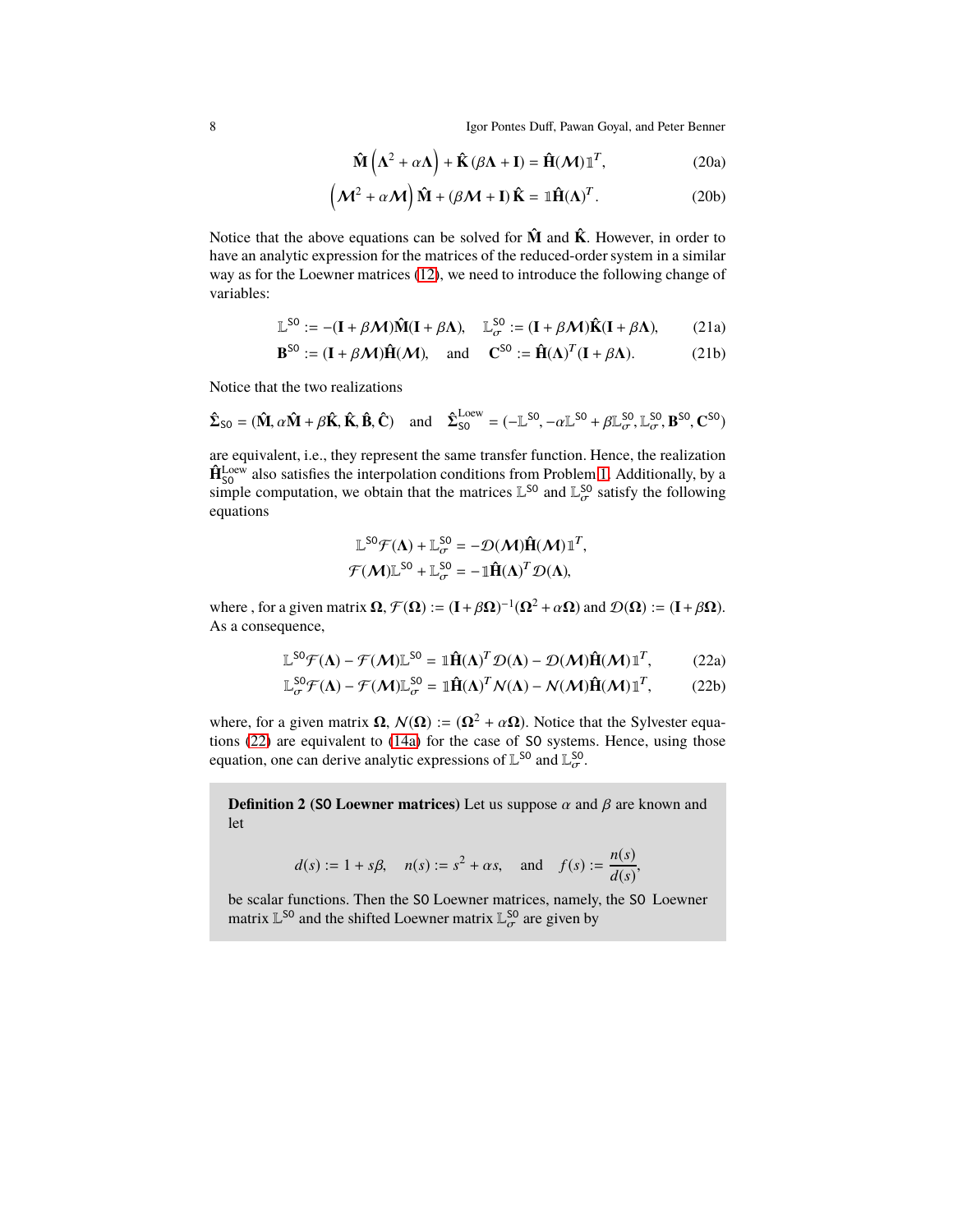Data-Driven Identification of Rayleigh-Damped Second-Order Systems 9

<span id="page-8-1"></span>
$$
\mathbb{L}^{\text{SO}} = \begin{pmatrix} \frac{d(\mu_1)\mathbf{v}_1 - d(\lambda_1)\mathbf{w}_1}{f(\mu_1) - f(\lambda_1)} & \cdots & \frac{d(\mu_1)\mathbf{v}_1 - d(\lambda_\ell)\mathbf{w}_\ell}{f(\mu_1) - f(\lambda_\ell)} \\ \vdots & \ddots & \vdots \\ \frac{d(\mu_\ell)\mathbf{v}_\ell - d(\lambda_1)\mathbf{w}_1}{f(\mu_\ell) - f(\lambda_1)} & \cdots & \frac{d(\mu_\ell)\mathbf{v}_\ell - d(\lambda_\ell)\mathbf{w}_\ell}{f(\mu_\ell) - f(\lambda_\ell)} \end{pmatrix},
$$
(23)  

$$
\mathbb{L}_{\sigma}^{\text{SO}} = \begin{pmatrix} \frac{n(\mu_1)\mathbf{v}_1 - n(\lambda_1)\mathbf{w}_1}{f(\mu_1) - f(\lambda_1)} & \cdots & \frac{n(\mu_1)\mathbf{v}_1 - n(\lambda_\ell)\mathbf{w}_\ell}{f(\mu_1) - f(\lambda_\ell)} \\ \vdots & \ddots & \vdots \\ \frac{n(\mu_\ell)\mathbf{v}_\ell - n(\lambda_1)\mathbf{w}_1}{f(\mu_\ell) - f(\lambda_1)} & \cdots & \frac{n(\mu_\ell)\mathbf{v}_\ell - n(\lambda_\ell)\mathbf{w}_\ell}{f(\mu_\ell) - f(\lambda_\ell)} \end{pmatrix}.
$$
(24)

Moreover, by construction

$$
\mathbb{L}^{SO} = -(\mathbf{I} + \beta \mathcal{M})\hat{\mathbf{M}}(\mathbf{I} + \beta \mathbf{\Lambda}) = -(\mathbf{I} + \beta \mathcal{M})\mathbf{W}^T\mathbf{M}^{\star}\mathbf{V}(\mathbf{I} + \beta \mathbf{\Lambda}).
$$

Thus, the following remark holds.

*Remark 3* If we have sufficient interpolation data, then rank  $(V) = \text{rank}(W) = r$ . As a consequence, the rank of the SO Loewner matrix  $\mathbb{L}^{50}$  gives us the order of the Rayleigh damped SO minimal realization interpolating the points, since

rank 
$$
(\mathbb{L}^{S0})
$$
 = rank  $(\mathbf{W}^T \mathbf{M}^* \mathbf{V})$  = rank  $(\mathbf{M}^*)$  = order of the minimal SO interpolant.

We are now able to state the analogue result to Theorem [1](#page-4-1) for Rayleigh-damped SO systems.

**Theorem 3 (SO data-driven identification)** Assume that  $\mu_i \neq \lambda_j$  for all  $i, j =$ 1, ...,  $\ell$ . Additionally, suppose that  $(s^2 + \alpha s)\mathbb{L}^{SO} + (\beta s + 1)\mathbb{L}_{\sigma}^{SO}$  is invertible for  $all s = \{\lambda_1, \ldots, \lambda_\ell\} \cup \{\mu_1, \ldots, \mu_\ell\}.$  Then

$$
\hat{\mathbf{M}} = -\mathbb{L}^{SO}, \quad \hat{\mathbf{K}} = \mathbb{L}_{\sigma}^{SO}, \quad \hat{\mathbf{B}} = (\mathbf{I} + \beta \Lambda)^{-1} \mathbf{V}^{SO} \quad \hat{\mathbf{C}} = \mathbf{W}^{SO} (\mathbf{I} + \beta \mathcal{M}),
$$

*and*  $\hat{\mathbf{K}} = \alpha \hat{\mathbf{M}} + \beta \hat{\mathbf{K}}$  *satisfy the interpolation conditions from Problem [1.](#page-2-0)* 

We now consider the case where more data than necessary are provided, which is realistic for applications. In this case, the assumptions of the above theorem are not satisfied; thus, one needs to project onto the column span and the row span of a linear combination of the two Loewner matrices. More precisely, let the following assumption be satisfied:

<span id="page-8-0"></span>
$$
rank([L^{SO} \ L_{\sigma}^{SO}]) = rank \left( \begin{bmatrix} L^{SO} \\ L_{\sigma}^{SO} \end{bmatrix} \right) = r
$$
 (25)

Then, we consider the compact SVDs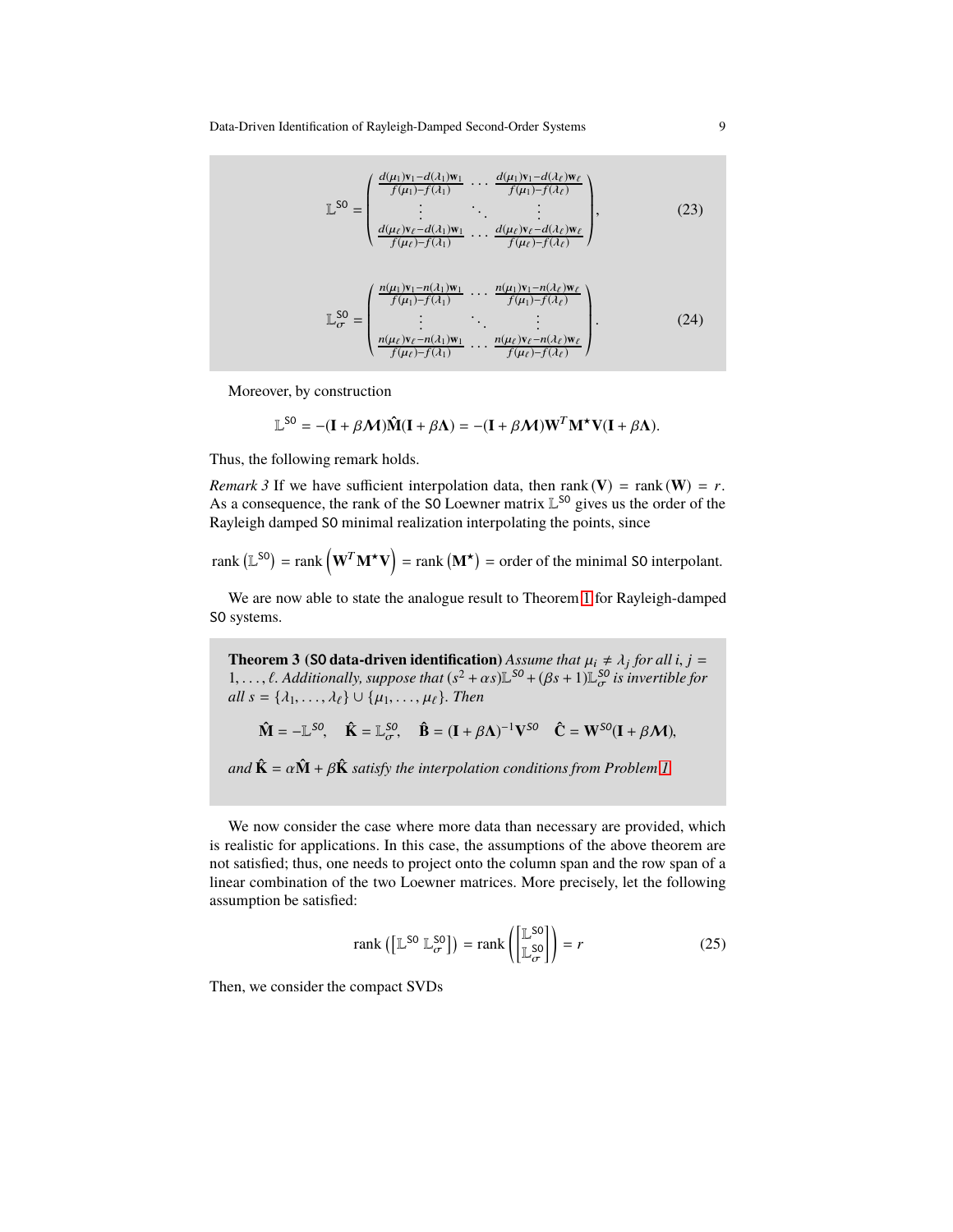10 Igor Pontes Duff, Pawan Goyal, and Peter Benner

$$
\left[\mathbb{L}^{SO} \ \mathbb{L}^{SO}_{\sigma}\right] = \mathbf{Y}_{\rho} \Sigma_l \tilde{\mathbf{V}}^T \quad \text{and} \quad \left[\mathbb{L}^{SO}_{\sigma}\right] = \tilde{\mathbf{W}} \Sigma_r \mathbf{X}_{\rho}^T. \tag{26}
$$

Using the projection matrices  $V_\rho$  and  $W_\rho$ , we are able to remove the redundancy in the data by means of the following result.

**Theorem 4** *The* SO *realization*  $\hat{\Sigma}_{SO} = (\hat{\mathbf{M}}, \hat{\mathbf{D}}, \hat{\mathbf{K}}, \hat{\mathbf{B}}, \hat{\mathbf{C}})$  *of a minimal interpolant of Problem [1](#page-2-0) is given as:*

$$
\hat{\mathbf{M}} = -\mathbf{Y}_{\rho}^{T} \mathbb{L}^{SO} \mathbf{X}_{\rho}, \quad \hat{\mathbf{K}} = -\mathbf{Y}_{\rho}^{T} \mathbb{L}_{\sigma}^{SO} \mathbf{X}_{\rho}, \quad \hat{\mathbf{D}} = \alpha \hat{\mathbf{M}} + \beta \hat{\mathbf{K}},
$$
 (27a)

$$
\hat{\mathbf{B}} = \mathbf{Y}_{\rho}^{T} \hat{\mathbf{B}}^{Loew}, \quad and \quad \hat{\mathbf{C}} = \hat{\mathbf{C}}^{Loew} \mathbf{X}_{\rho}.
$$
 (27b)

*Depending on whether r in* [\(25\)](#page-8-0) *is the exact or approximate rank, we obtain either an interpolant or an approximate interpolant of the data, respectively.*

### <span id="page-9-1"></span>**3.2 Optimizing parameters**

In the previous section, we have shown how to construct a SO realization for given transfer function measurements and a priori knowledge of the parameters  $\alpha$  and  $\beta$ from the Rayleigh-damped hypothesis. However, there are several cases, where exact values of  $\alpha$  and  $\beta$  are not known but we rather can have a hint of the range for the parameters, i.e.,  $\alpha \in \mathcal{R}_{\alpha}$  and  $\beta \in \mathcal{R}_{\beta}$ . Therefore, as done for delay systems in [\[23\]](#page-15-3), we also propose a heuristic optimization approach to obtain the parameters  $\alpha$  and  $\beta$  for SO systems, satisfying the Rayleigh-damped hypothesis. For this purpose, we split the data training  $\mathcal{D}_{\text{training}}$  and test set  $\mathcal{D}_{\text{test}}$ , e.g., in the ratio 80:20. Hence, we ideally aim at solving the optimization as follows:

<span id="page-9-0"></span>
$$
\min_{\alpha \in \mathcal{R}_{\alpha}, \ \beta \in \mathcal{R}_{\beta}} \mathcal{J}(\alpha, \beta) \tag{28}
$$

where

$$
\mathcal{J}(\alpha,\beta):=\sum_{(\sigma_k,v_k)\in\mathcal{D}_{\text{test}}}\left\|\hat{\mathbf{H}}_{\text{SO}}(\sigma_k\alpha,\beta)-v_k\right\|^2+\sum_{(\mu_k,w_k)\in\mathcal{D}_{\text{test}}}\left\|\hat{\mathbf{H}}_{\text{SO}}(\mu_k\alpha,\beta)-w_k\right\|^2,
$$

where  $\hat{H}_{\text{SO}}$  is constructed using only the training data. However, the optimization problem [\(28\)](#page-9-0) is non-convex, and solving it is a challenging task. Therefore, we seek to solve a relaxed problem. For this purpose, in the paper, we make a 2-D grid for the parameters  $\alpha$  and  $\beta$  in given intervals. Then, we seek to determine the parameters on the grid where the function  $\mathcal{J}(\alpha,\beta)$  is minimized. Nonetheless, solving the optimization problem [\(28\)](#page-9-0) needs future investigation and so we leave it as a possible future research problem.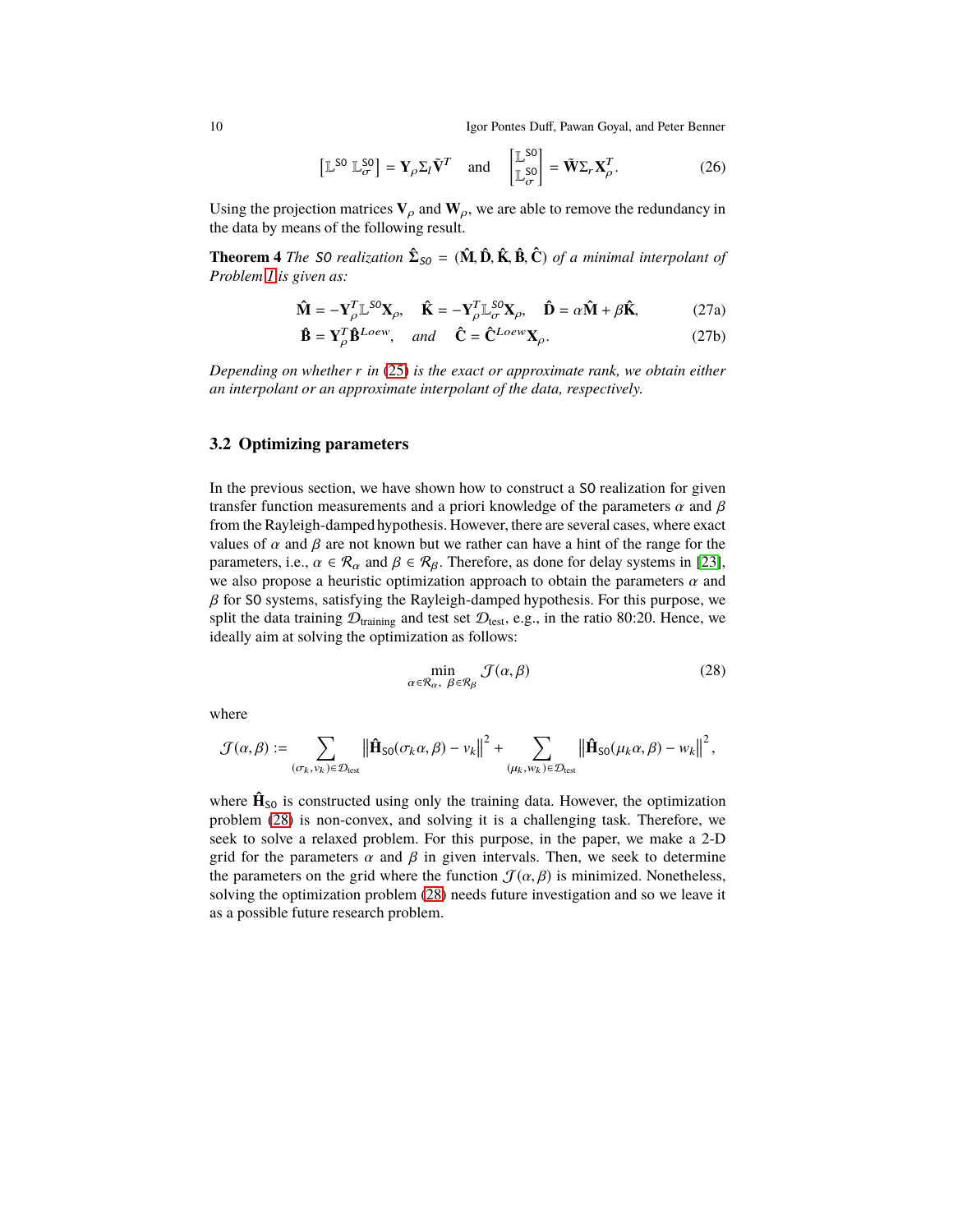## <span id="page-10-0"></span>**4 Numerical results**

In this section, we illustrate the efficiency of the proposed methods via several numerical examples, arising in various applications. All the simulations are done on a CPU 2.6 GHz Intel® Core™i5, 8 GB 1600 MHz DDR3, MATLAB® 9.1.0.441655 (R2016b).

#### **4.1 Demo example**

At first, we discuss an artificial example to illustrate the proposed method. Let us consider a SO system of order  $n = 2$ ,  $\Sigma_{\text{SO}} = (\mathbf{M}, \mathbf{D}, \mathbf{K}, \mathbf{B}, \mathbf{C})$  whose matrices are given by:

$$
\mathbf{M} = \begin{bmatrix} 1 & 0 \\ 0 & 1 \end{bmatrix}, \quad \mathbf{K} = \begin{bmatrix} 1 & 0 \\ 0 & 2 \end{bmatrix}, \quad \mathbf{D} = \alpha \mathbf{M} + \beta \mathbf{M}, \quad \text{and } \mathbf{B}^T = \mathbf{C} = \begin{bmatrix} 2 & 3 \end{bmatrix},
$$

with  $\alpha = 0.01$  and  $\beta = 0.02$ . We collect 20 samples  $(\sigma_j, \hat{\mathbf{H}}_{\text{SO}}(\sigma_j))$ , for  $\sigma_j \in$ ι[10−<sup>1</sup> , 10<sup>1</sup> ] logarithmically spaced. Then, we construct the FO and SO Loewner matrices in [\(12\)](#page-3-2) and [\(23\)](#page-8-1), receptively.

In Figure [1,](#page-11-0) we plot the decay of the singular values of the  $\mathbb L$  and  $\mathbb L^{SO}$  matrices. It can be observed that rank  $(L) = 4$  and rank  $(L^{S0}) = 2$ , as expected. Indeed, the demo system has a minimal SO realization of order 2 and a minimal FO realization of order 4. By applying the SVD procedure, we construct two reduced-order models of order 2, one for FO and the other for SO. We compare the transfer functions of the original and reduced-order systems, and the results are plotted in Figure [2.](#page-11-1) The figure shows that the error between the original and SO reduced-order system is of the level of machine precision, which means that the SO approach has recovered an equivalent realization of the original model. Additionally, the FO reduced system of order 2 was not able to mimic the same behavior of the original system, showing that a larger order is required in this case.

### **4.2 Building example**

Let us now consider the building model from the SLICOT library [\[8\]](#page-14-19). It describes the displacement of a multi-storey building, for example, during an earthquake. It is a FO system of order*r* = 48, whose dynamics comes from a mechanical system. The Rayleigh damping coefficients here are  $\alpha \approx 0.4947$  and  $\beta \approx 0.0011$ .

For this example, we collect 200 samples  $H(i\omega)$ , with  $\omega \in [10^0, 10^2]$ . Then, we build the FO and SO Loewner matrices in [\(12\)](#page-3-2) and [\(23\)](#page-8-1), receptively. Additionally, using the heuristic procedure in Subsection [3.2,](#page-9-1) we constructed the reduced model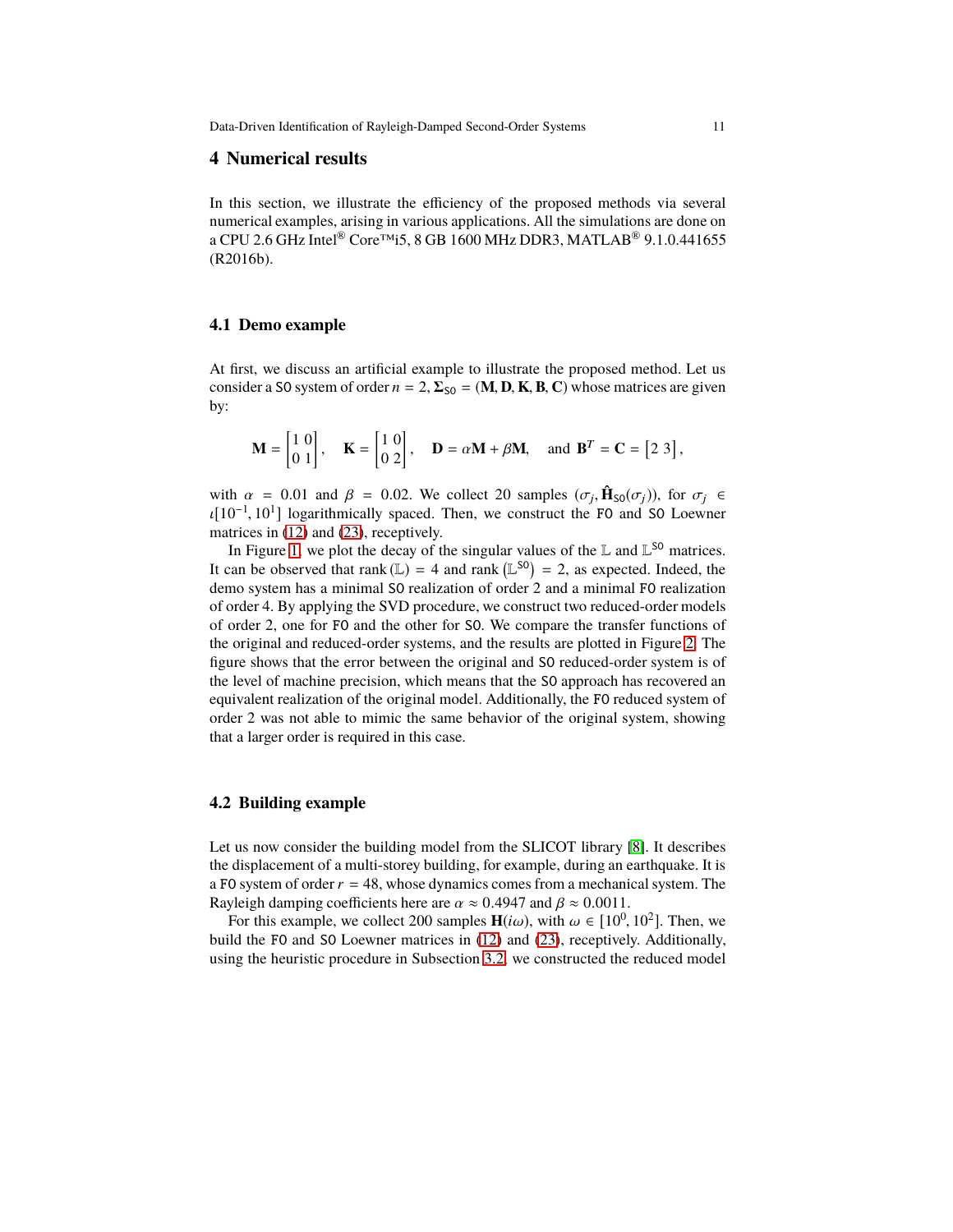

**Fig. 1** Demo example: Decay of the singular values for the FO and SO Loewner matrices.

<span id="page-11-0"></span>

<span id="page-11-1"></span>**Fig. 2** Demo example: The figure on the left shows the Bode plot of the original system and the FO and SO reduced-order models. The figure on the right shows the Bode plot of the error between the original and reduced-order systems.

assuming we do not know a priori the parameters  $\alpha$  and  $\beta$ . After this procedure, we obtain  $\alpha^* = 0.495$  and  $\beta^* = 0.001$ , which are fairly close to the original parameters.

In Figure [3,](#page-12-0) we plot the decay of the singular values of the FO Loewner matrix, the SO Loewner matrix for the original parameters  $\alpha$  and  $\beta$ , and the SO Loewner matrix for the estimated parameters  $\alpha$  and  $\beta$ . The decay of the singular values for the SO Loewner matrix with original parameters is faster than for the FO Loewner matrix. However, for the SO Loewner matrix with estimated parameters, the decay of singular values starts fast and then becomes slower. This shows that if the parameters  $\alpha$  and  $\beta$  are not well identified, a higher reduced-order will be needed to interpolate the data. By applying the SVD procedure, we construct three reduced-order models of order 16. We compare the transfer functions of the original and reduced-order systems, and the results are plotted in Figure [4.](#page-12-1) This figure shows that for the SO Loewner approach (original parameters or with estimated parameters) outperformthe classical Loewner framework.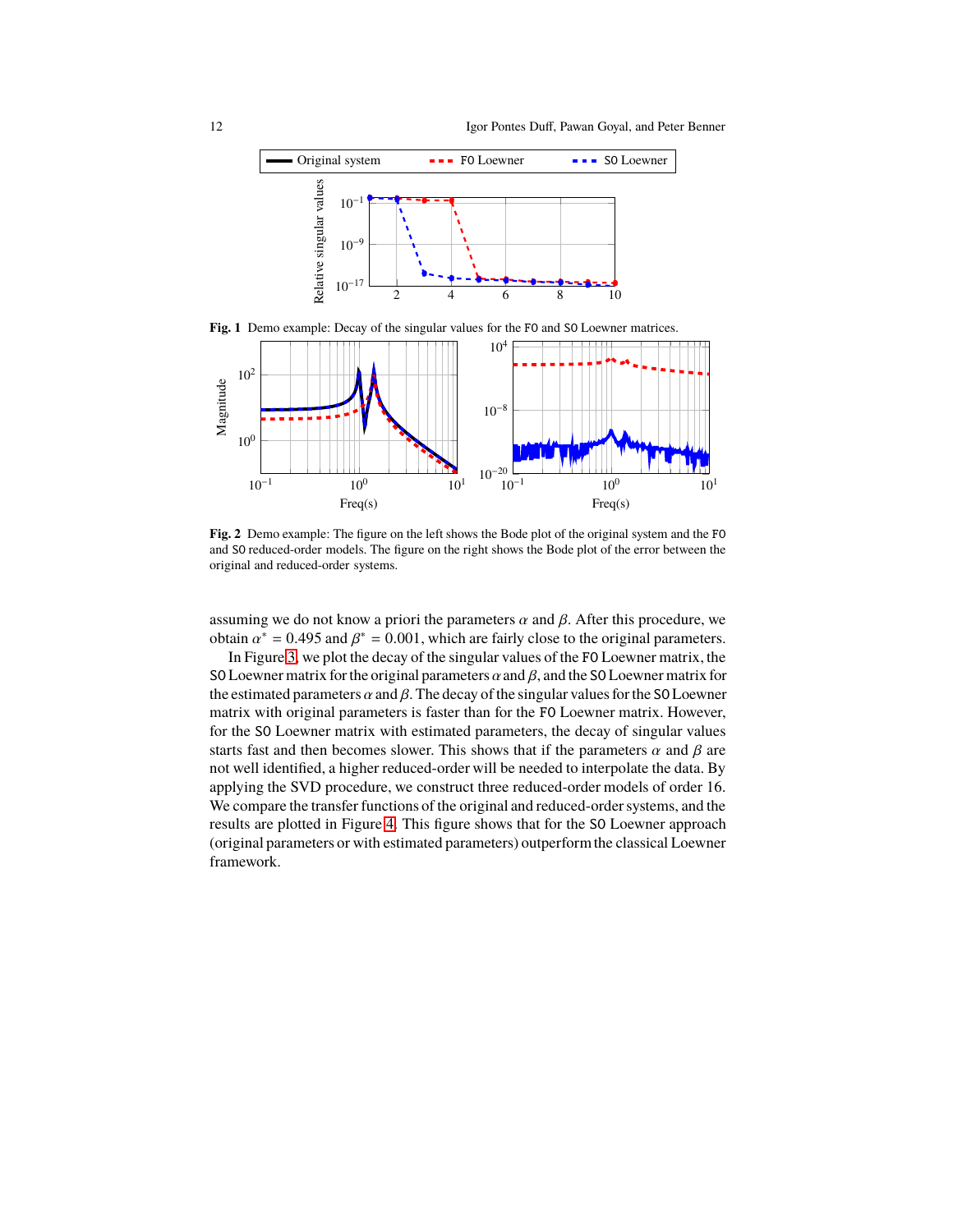

<span id="page-12-0"></span>**Fig. 3** Build example: Decay of the singular values for the FO Loewner matrix and for SO Loewner matrices.



<span id="page-12-1"></span>**Fig. 4** Build example: The figure on the left shows the Bode plot of the original system and the FO and SO reduced-order models. The figure on the right shows the Bode plot of the error between the original and reduced-order systems.

#### **4.3 Artificial Fishtail**

As the last example, we consider the artificial fishtail model presented in [\[22\]](#page-15-2). This model comes from a finite-element discretization of the continuous mechanics model of an artificial fishtail. After discretization, the finite-dimensional system has a SO realization of order 779, 232. For this model, the Rayleigh damping is chosen with parameters  $\alpha = 1.0 \cdot 10^{-4}$ ,  $\beta = 2 \cdot 10^{-4}$ . It is a MIMO system, but for the numerical application, here we consider only the first transfer function, i.e., from  $u_1$  to  $y_1$ .

For this example, we collect 200 samples  $H(i\omega)$ , with  $\omega \in [10^1, 10^4]$ . Then, we build FO and SO Loewner matrices in [\(12\)](#page-3-2) and [\(23\)](#page-8-1), receptively. Additionally, we also compute the reduced model using the heuristic procedure in Subsection [3.2,](#page-9-1) for which we obtain the estimated parameters  $\alpha^* \approx 1.19 \cdot 10^{-4}$  and  $\beta^* \approx 2 \cdot 10^{-4}$ .

In Figure [3,](#page-12-0) we plot the decay of the singular values of the FO Loewner matrix, the SO Loewner matrix for the original parameters  $\alpha$  and  $\beta$ , and the SO Loewner matrix for the estimated parameters  $\alpha^*$  and  $\beta^*$ . By applying the SVD procedure, we construct three reduced-order models of order 8. We compare the transfer functions of the original and reduced-order systems, and the results are plotted in Figure [4.](#page-12-1) This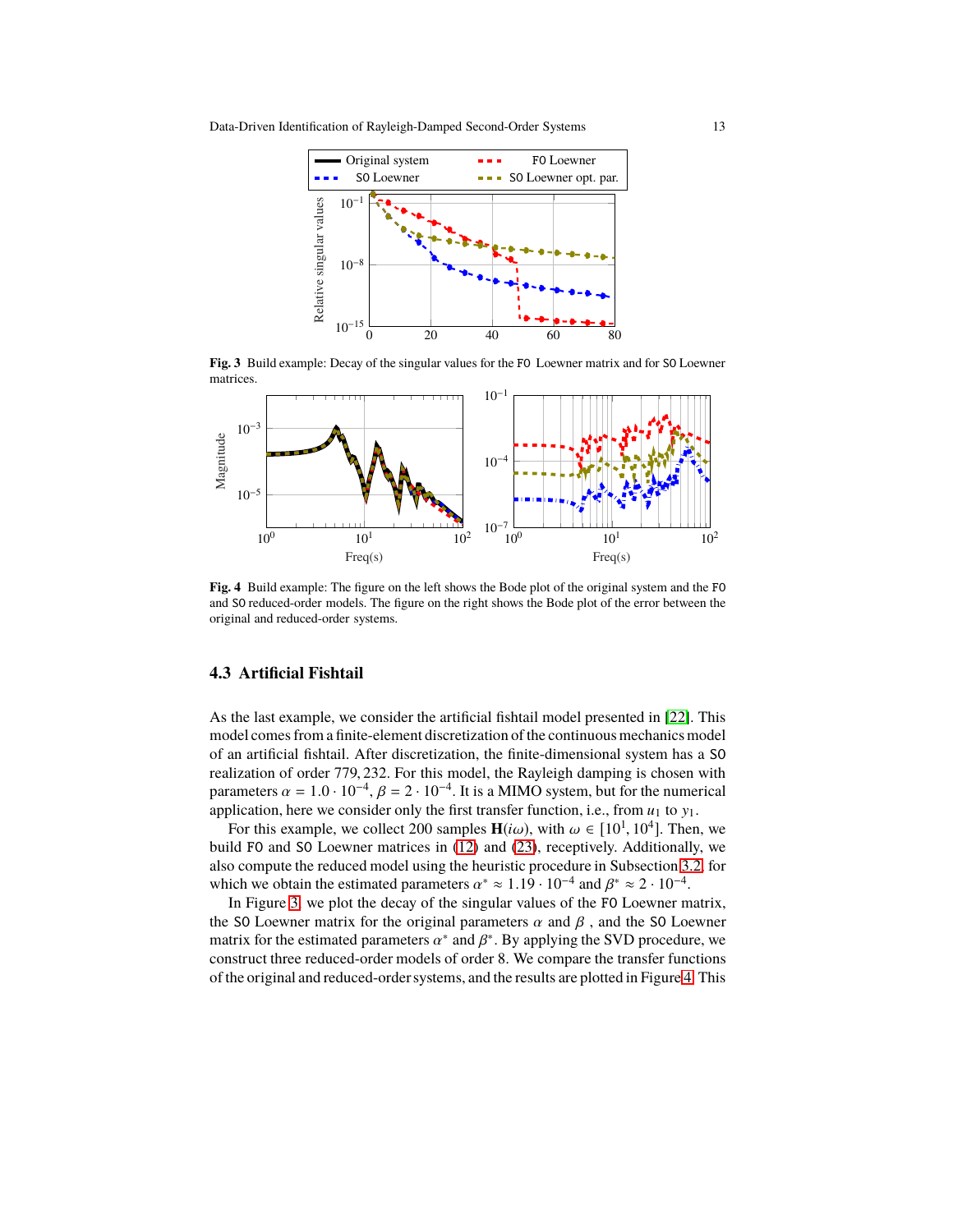

**Fig. 5** Fishtail example: Decay of the singular values for the FO Loewner matrix and for SO Loewner matrices.



**Fig. 6** Fishtail example: The figure on the left shows the Bode plot of the original system and the FO and SO reduced-order models. The figure on the right shows the Bode plot of the error between the original and reduced-order systems.

figure shows that the SO Loewner approach with original parameters and SO Loewner with estimated parameters outperform the classical Loewner framework.

# <span id="page-13-0"></span>**5 Conclusions**

In this paper, we have studied the problem of the identification of Rayleigh-damped second-order systems from frequency data. To that aim, we propose modified SO Loewner matrices which are the key tools to construct a realization interpolating the given data. Additionally, in the case of redundant data, an SVD-based scheme is presented to construct reduced-order models. Moreover, a heuristic optimization problem is sketched to estimate the damping parameters. Finally, we have illustrated the efficiency of the proposed approach in some numerical examples, and we compared the results with the classical Loewner framework.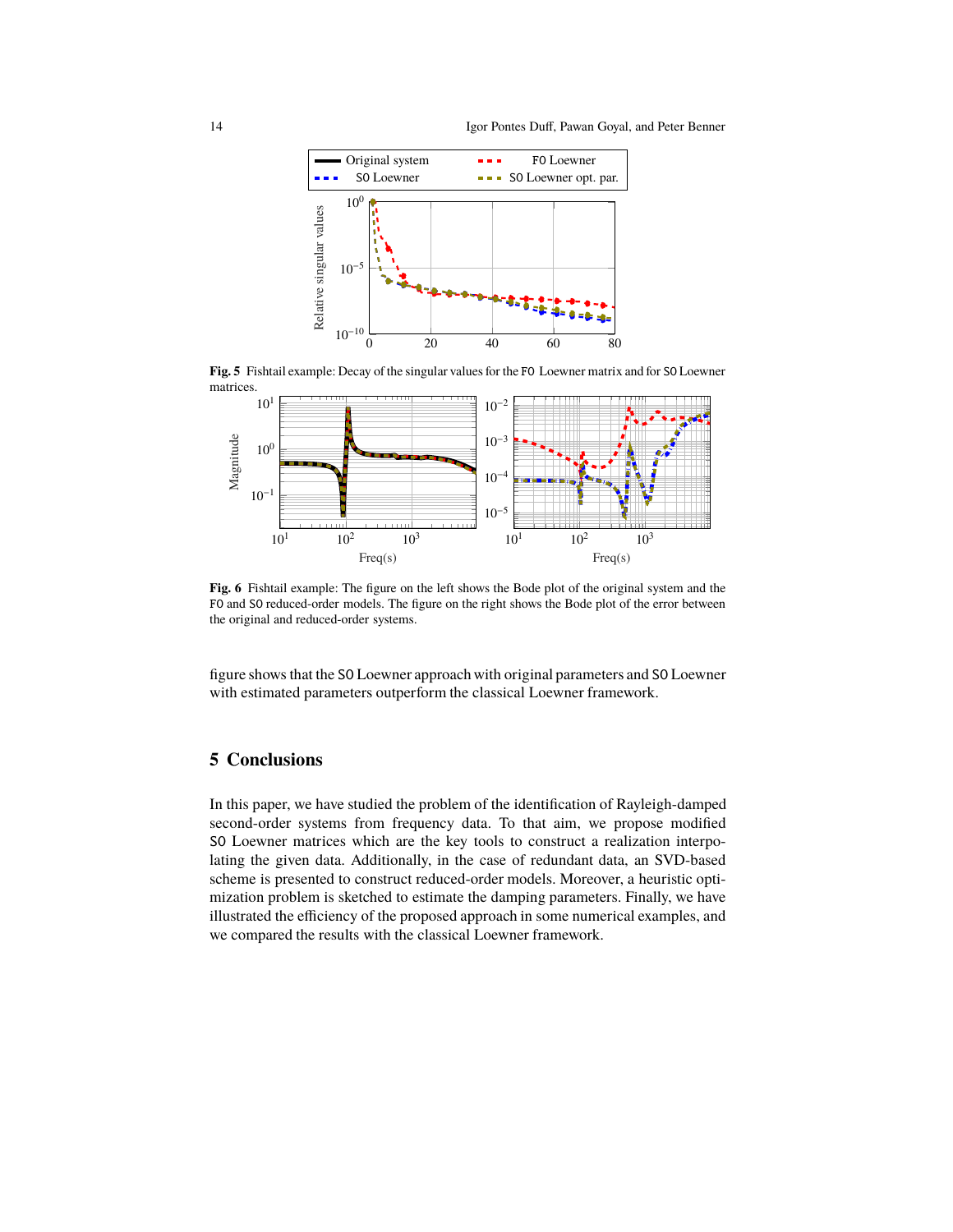#### **Acknowledgement**

This work was supported by *Deutsche Forschungsgemeinschaft (DFG)*, Collaborative Research Center CRC 96 "Thermo-energetic Design of Machine Tools".

## **References**

- <span id="page-14-18"></span>1. A. Antoulas and B. Anderson, *On the scalar rational interpolation problem*, IMA Journal of Mathematical Control and Information, 3 (1986), pp. 61–88.
- <span id="page-14-14"></span>2. A. C. Antoulas, *Approximation of Large-Scale Dynamical Systems*, SIAM Publications, Philadelphia, PA, 2005.
- <span id="page-14-7"></span>3. C. Beattie and P. Benner, H2*-optimality conditions for structured dynamical systems*, Preprint MPIMD/14-18, Max Planck Institute Magdeburg, Oct. 2014. Available from <http://www.mpi-magdeburg.mpg.de/preprints/>.
- <span id="page-14-6"></span>4. C. A. Beattie and S. Gugercin, *Interpolatory projection methods for structure-preserving model reduction*, Systems Control Lett., 58 (2009), pp. 225–232.
- <span id="page-14-15"></span>5. P. Benner, A. Cohen, M. Ohlberger, and K. Willcox, *Model Reduction and Approximation: Theory and Algorithms*, Computational Science & Engineering, SIAM Publications, Philadelphia, PA, 2017.
- <span id="page-14-5"></span>6. Y. Chahlaoui, K. A. Gallivan, A. Vandendorpe, and P. Van Dooren, *Model reduction of second-order systems*, in Dimension Reduction of Large-Scale Systems, Springer, 2005, pp. 149–172.
- <span id="page-14-4"></span>7. Y. Chahlaoui, D. Lemonnier, A. Vandendorpe, and P. Van Dooren, *Second-order balanced truncation*, Linear Algebra Appl., 415 (2006), pp. 373–384.
- <span id="page-14-19"></span>8. Y. Chahlaoui and P. Van Dooren, *A collection of benchmark examples for model reduction of linear time invariant dynamical systems*, SLICOT Working Note 2002–2, University of Manchester, Feb. 2002. Available from <www.slicot.org>.
- <span id="page-14-2"></span>9. R. R. CRAIG AND A. J. KURDILA, *Fundamentals of structural dynamics*, John Wiley & Sons, 2006.
- <span id="page-14-10"></span>10. K. Gallivan, E. Grimme, and P. Van Dooren, *A rational Lanczos algorithm for model reduction*, Numer. Algorithms, 12 (1996), pp. 33–63.
- <span id="page-14-13"></span>11. K. Gallivan, A. Vandendorpe, and P. Van Dooren, *Model reduction of MIMO systems via tangential interpolation*, SIAM J. Matrix Anal. Appl., 26 (2004), pp. 328–349.
- <span id="page-14-12"></span>12.  $\frac{1}{2}$ , *Sylvester equations and projection-based model reduction*, J. Comput. Appl. Math., 162 (2004), pp. 213–229.
- <span id="page-14-11"></span>13. E. J. Grimme, *Krylov projection methods for model reduction*, PhD thesis, Univ. of Illinois at Urbana-Champaign, USA, 1997.
- <span id="page-14-16"></span>14. B. Gustavsen and A. Semlyen, *Rational approximation of frequency domain responses by vector fitting*, IEEE Trans. Power Delivery, 14 (1999), pp. 1052–1061.
- <span id="page-14-9"></span>15. C. Ionita, *Lagrange rational interpolation and its applications to model reduction and system identification*, PhD thesis, Rice University, 2013.
- <span id="page-14-0"></span>16. A. J. Mayo and A. C. Antoulas, *A framework for the solution of the generalized realization problem*, Linear Algebra Appl., 425 (2007), pp. 634–662. Special Issue in honor of P. A. Fuhrmann, Edited by A. C. Antoulas, U. Helmke, J. Rosenthal, V. Vinnikov, and E. Zerz.
- <span id="page-14-1"></span>17. L. Meirovitch, *Principles and techniques of vibrations*, vol. 1, Prentice Hall New Jersey, 1997.
- <span id="page-14-3"></span>18. D. G. Meyer and S. Srinivasan, *Balancing and model reduction for second-order form linear systems.*, IEEE Trans. Autom. Control, 41 (1996), pp. 1632–1644.
- <span id="page-14-17"></span>19. Y. Nakatsukasa, O. Sète, and L. N. Trefethen, *The AAA algorithm for rational approximation*, 40 (2018), pp. A1494–A1522.
- <span id="page-14-8"></span>20. I. Pontes Duff, C. Poussot-Vassal, and C. Seren, *Realization independent single time-delay dynamical model interpolation and* H2*-optimal approximation*, in 54th IEEE Conference on Decision and Control (CDC), IEEE, 2015, pp. 4662–4667.